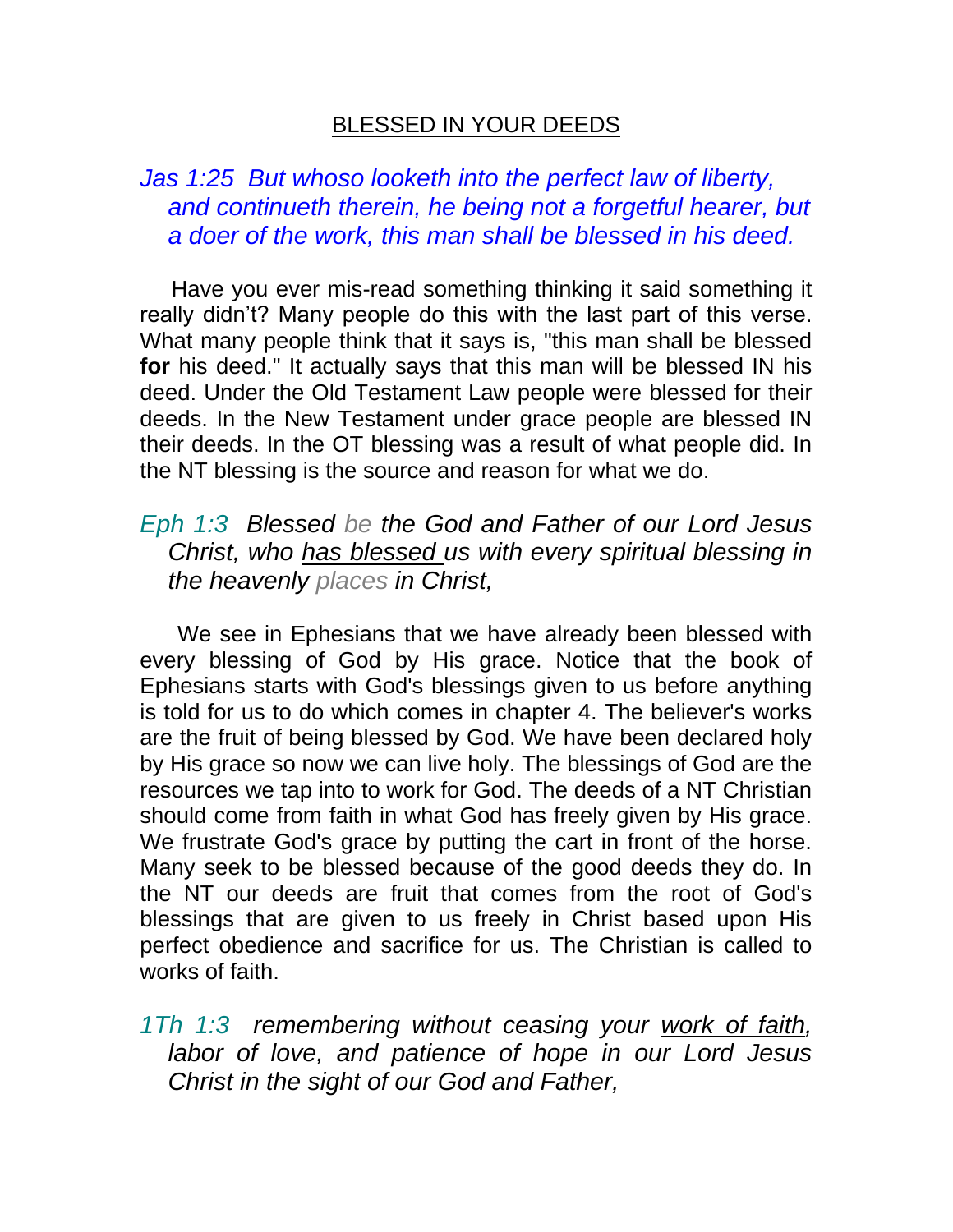*2Th 1:11 Therefore we also pray always for you that our God would count you worthy of this calling, and fulfill all the good pleasure of His goodness and the work of faith with power,* 

 What we do should come from faith in what God has already given and done for us. God tells us to love each other. If we have an OT mindset then we try in our own energy and resources of the flesh to try to love in hopes of deserving God's blessings. Those who have a NT mindset understand that God only requires of us what He has already put within us! Romans 5:5 says that God HAS shed abroad His love in our hearts. From the root of being blessed freely with God's love we can now love others in faith. For every command in the NT we find that God has already deposited by His grace within us what is necessary to live it out! The book of James says that when we meditate on the perfect law of liberty and look into it as a mirror then we will be blessed IN our deed. The perfect law of liberty is the grace of God which is the opposite of the OT Law. When we meditate on the grace of God then what we do will come from our faith and blessing will be released by our actions of faith.

 Ephesians 1:3 says that all the blessings of God have been given to us in heavenly places. That means the blessings are in the spiritual realm. We need the blessings in the natural however. We draw from the spiritual to the natural by faith. Faith must be released before it will draw from the spiritual realm. Faith is released by words and actions. When we act from our faith in God's grace then those blessings are manifested in the natural. When we meditate on what God has given to us in grace then our actions of faith will release those blessings in the natural. We will be blessed IN what we do. We can now love, give, pray, serve, and live holy because of the love, riches, authority, provision, and holiness we have already been given in Christ. God requires many things from us as Christians but the good news is that God has already put within us all that we need to live them out. We have already been blessed because of Christ's redemptive work for us so that we can act in faith in those blessings and find that we are